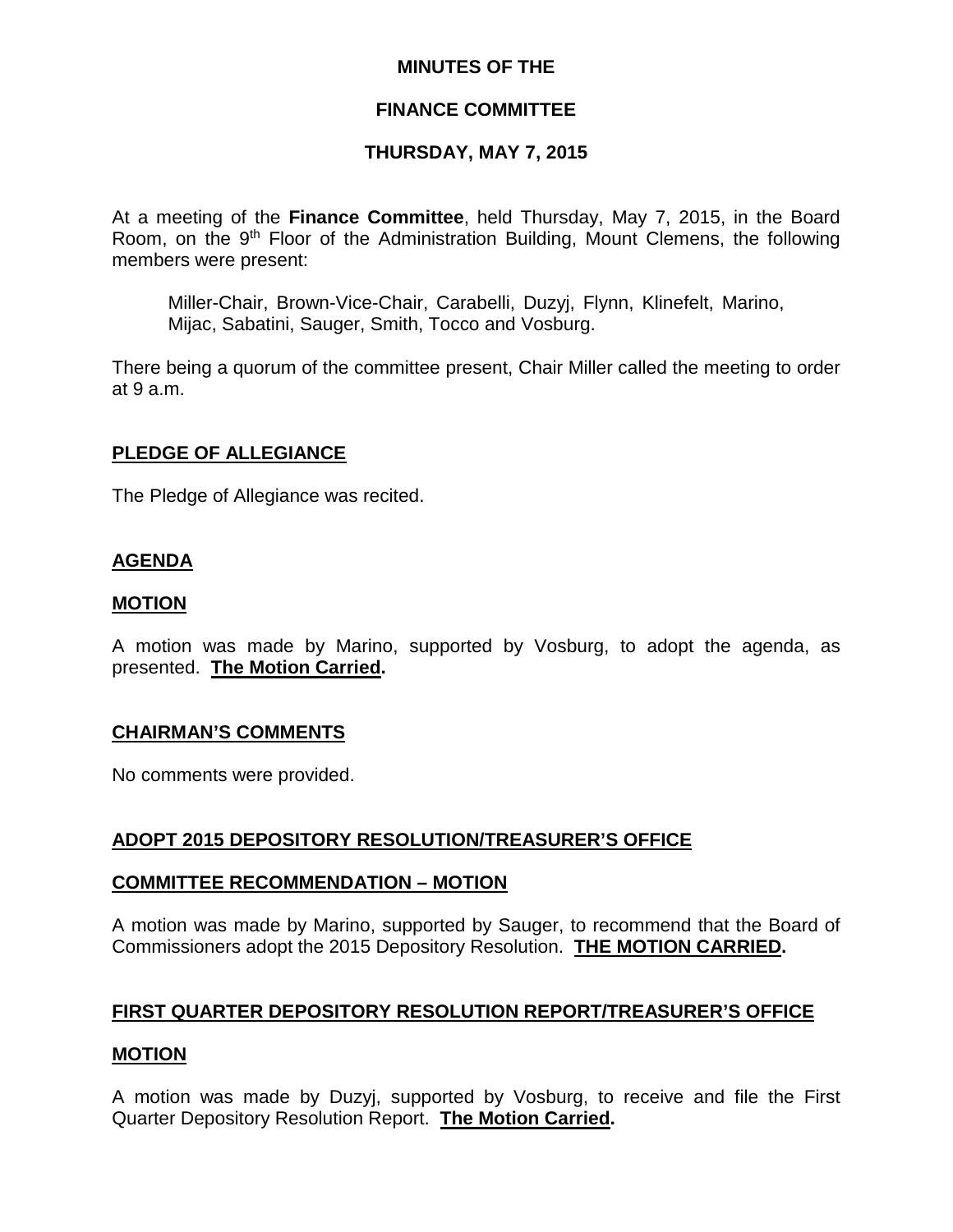# **PRESENTATION ON RFP PROCESS FOR NEW DEFINED CONTRIBUTION PLAN FOR MACOMB COUNTY**

Karen Bathanti, Human Resources Service Coordinator, gave a brief update, indicating that they hope to select a vendor by the end of May.

The following commissioners spoke: Miller, Vosburg and Flynn.

## **MOTION**

A motion was made by Marino, supported by Mijac, to receive and file the presentation provided on the RFP process for the new Defined Contribution Plan for Macomb County. **The Motion Carried.**

## **CONTRACT WITH CMI, A YORK RISK SERVICES COMPANY, INC., FOR WORKERS' COMPENSATION THIRD PARTY ADMINISTRATION/FINANCE**

## **COMMITTEE RECOMMENDATION – MOTION**

A motion was made by Vosburg, supported by Smith, to recommend that the Board of Commissioners approve the contract with CMI, A York Risk Services Company, Inc., in the amount of \$242,098; the term of this contract is three years, 6-1-2015 through 5-31- 2018; further, a copy of this Board of Commissioners' action is directed to be delivered forthwith to the Office of the County Executive.

Chair Miller stated that Interim Finance Director Steve Smigiel has indicated an amendment to the figure listed on the resolution sheet and it should read \$242,158. That was accepted as a friendly amendment.

The following commissioner spoke: Miller.

Chair Miller called for a vote on the motion and **THE MOTION CARRIED.**

Note: this item was forwarded to the May 14, 2015 Full Board meeting.

## **CONTRACT WITH SAFETY NATIONAL CASUALTY CORPORATION FOR EXCESS WORKERS' COMPENSATION INSURANCE/FINANCE**

#### **COMMITTEE RECOMMENDATION – MOTION**

A motion was made by Flynn, supported by Sauger, to recommend that the Board of Commissioners approve the contract with Safety National Casualty Corporation for Excess Workers' Compensation Insurance in the amount of \$287,126 (\$143,563 annually for two years); the term of this contract is from 5-1-2015 through 5-1-2017; further, a copy of this Board of Commissioners' action is directed to be delivered forthwith to the Office of the County Executive.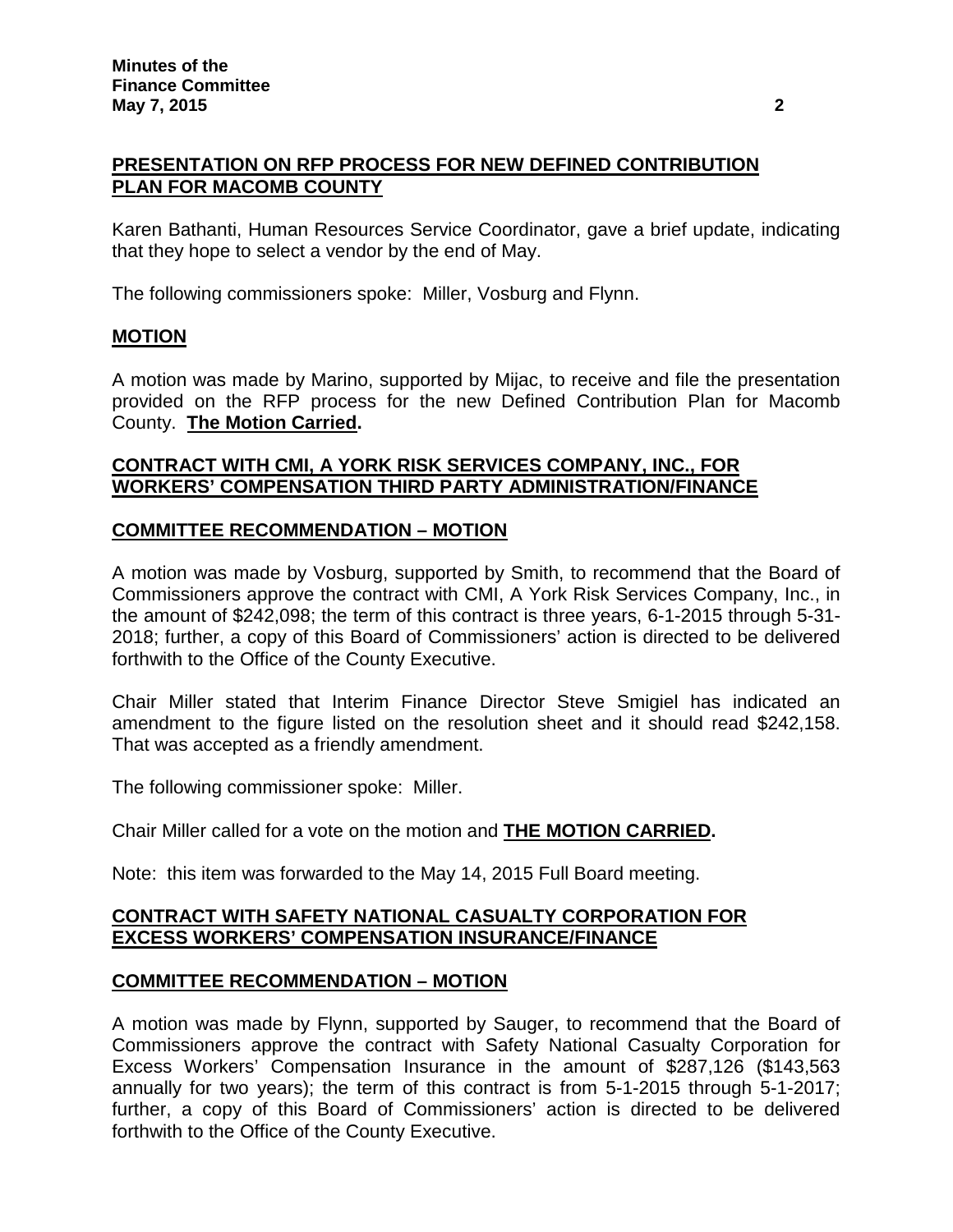Interim Finance Director Steve Smigiel gave a brief overview of the contract. Steven Saph Jr. from Nickel and Saph Insurance was also present and answered questions.

The following commissioners spoke: Vosburg, Miller and Flynn.

Chair Miller called for a vote on the motion and **THE MOTION CARRIED.**

Note: this item was forwarded to the May 14, 2015 Full Board meeting.

# **FY 2016 BUDGET REVIEW CALENDAR**

Board Chair Flynn gave a summary of the budget review schedule.

Chair Miller asked that commissioners inform the Board Chair of any scheduling conflicts.

# **MOTION**

A motion was made by Marino, supported by Carabelli, to receive and file the FY 2016 budget review calendar. **The Motion Carried.**

# **ADOPT PROCLAMATION COMMENDING JAN ROBERTJOHN ON RECEIVING THE VOLUNTEER OF EXCELLENCE AWARD FROM THE GIRL SCOUTS OF SOUTHEASTERN MICHIGAN (OFFERED BY SABATINI)**

# **COMMITTEE RECOMMENDATION – MOTION**

A motion was made by Sabatini, supported by Duzyj, to recommend that the Board of Commissioners adopt a proclamation commending Jan Robertjohn on receiving the Volunteer of Excellence Award from the Girl Scouts of Southeastern Michigan. **THE MOTION CARRIED.**

# **CORRESPONDENCE**

# **April 30, 2015 Memorandum from Treasurer Re: Investment of Retiree Health Care Bond Proceeds**

# **MOTION**

A motion was made by Flynn, supported by Tocco, to receive and file the memorandum from the Treasurer. **The Motion Carried.**